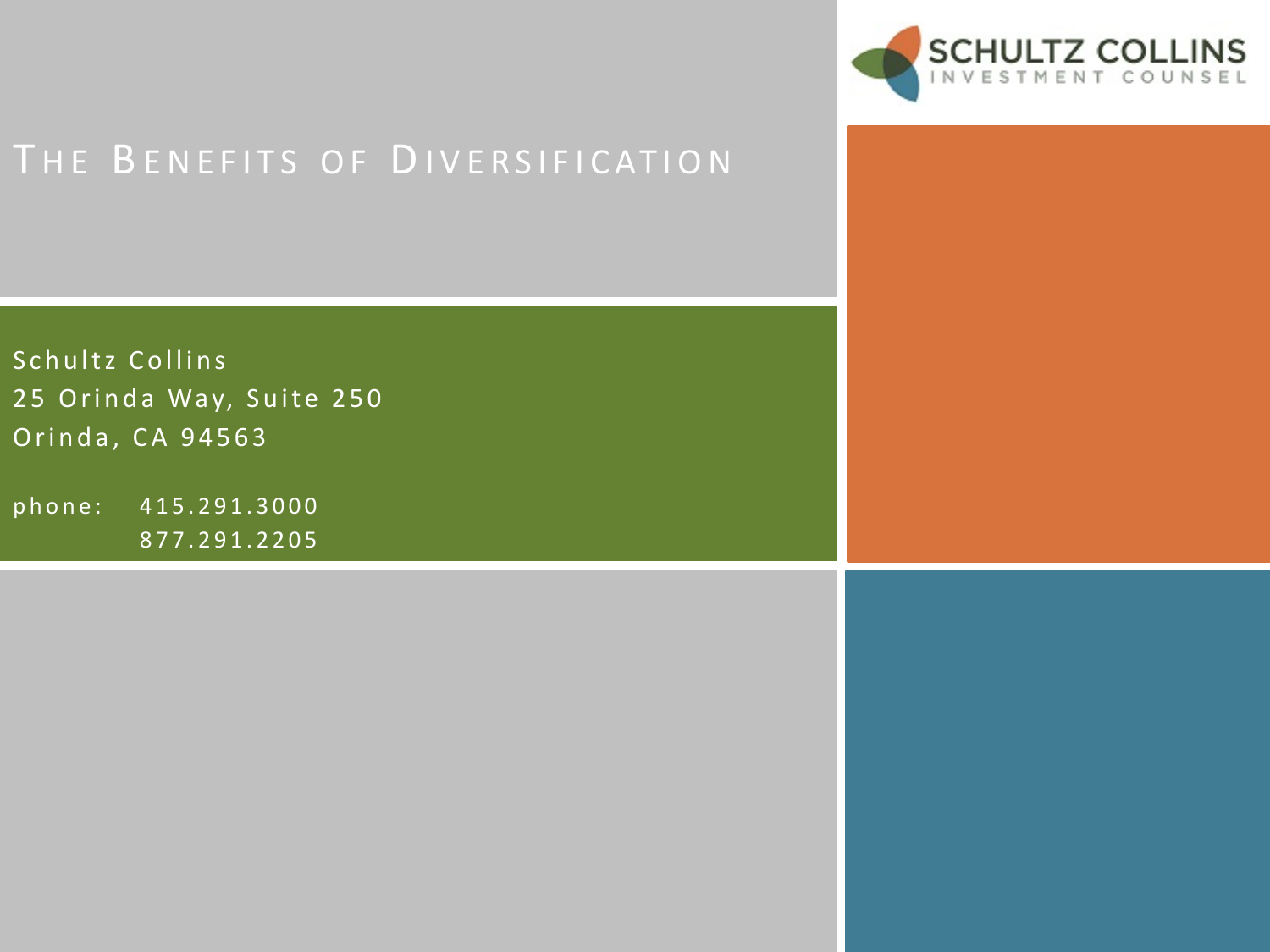**Allocation #1: Building an 80/20 Equity/Fixed-Income Portfolio Allocation #1**



Growth of \$1,000 Invested on 1/1/73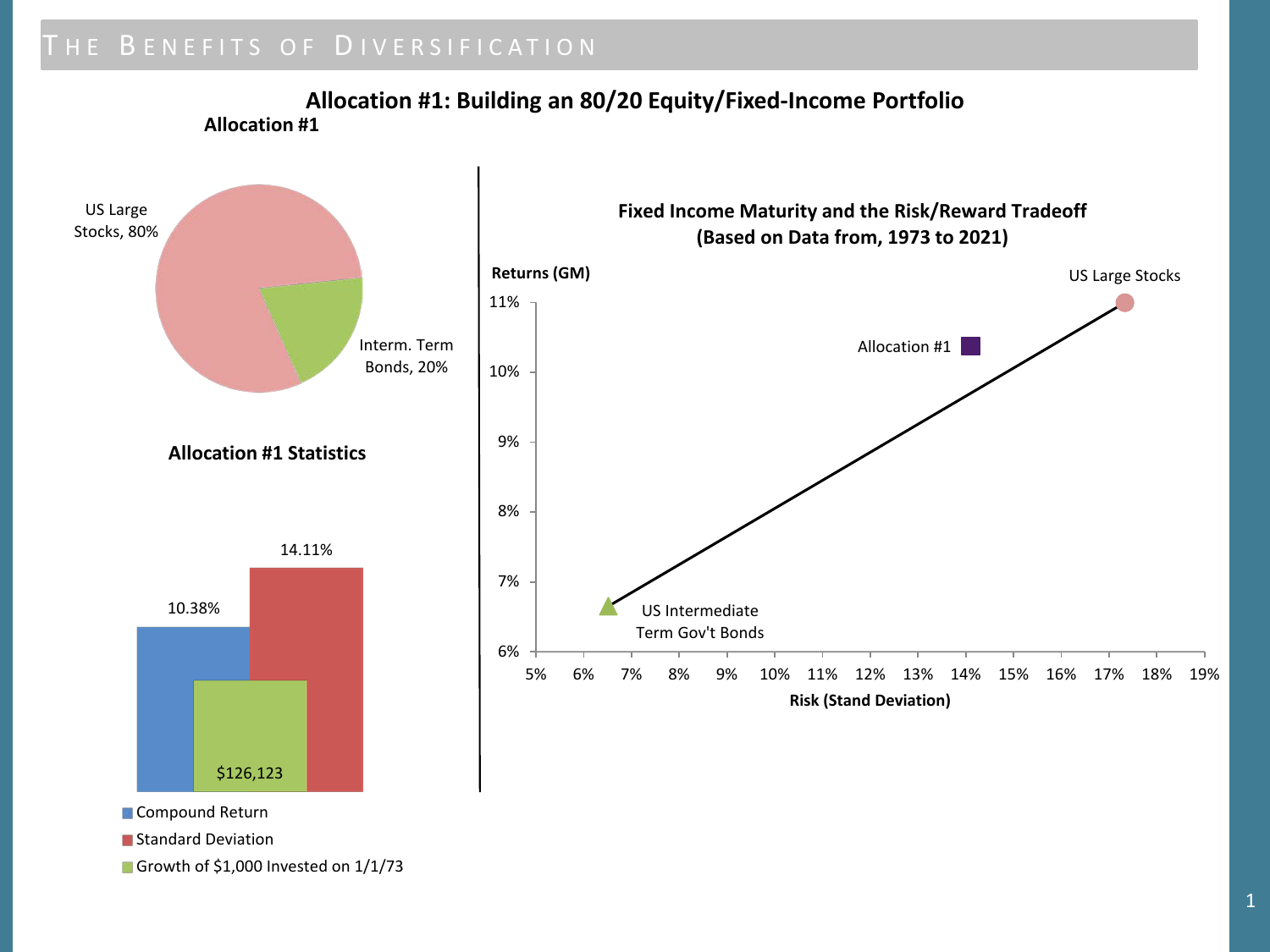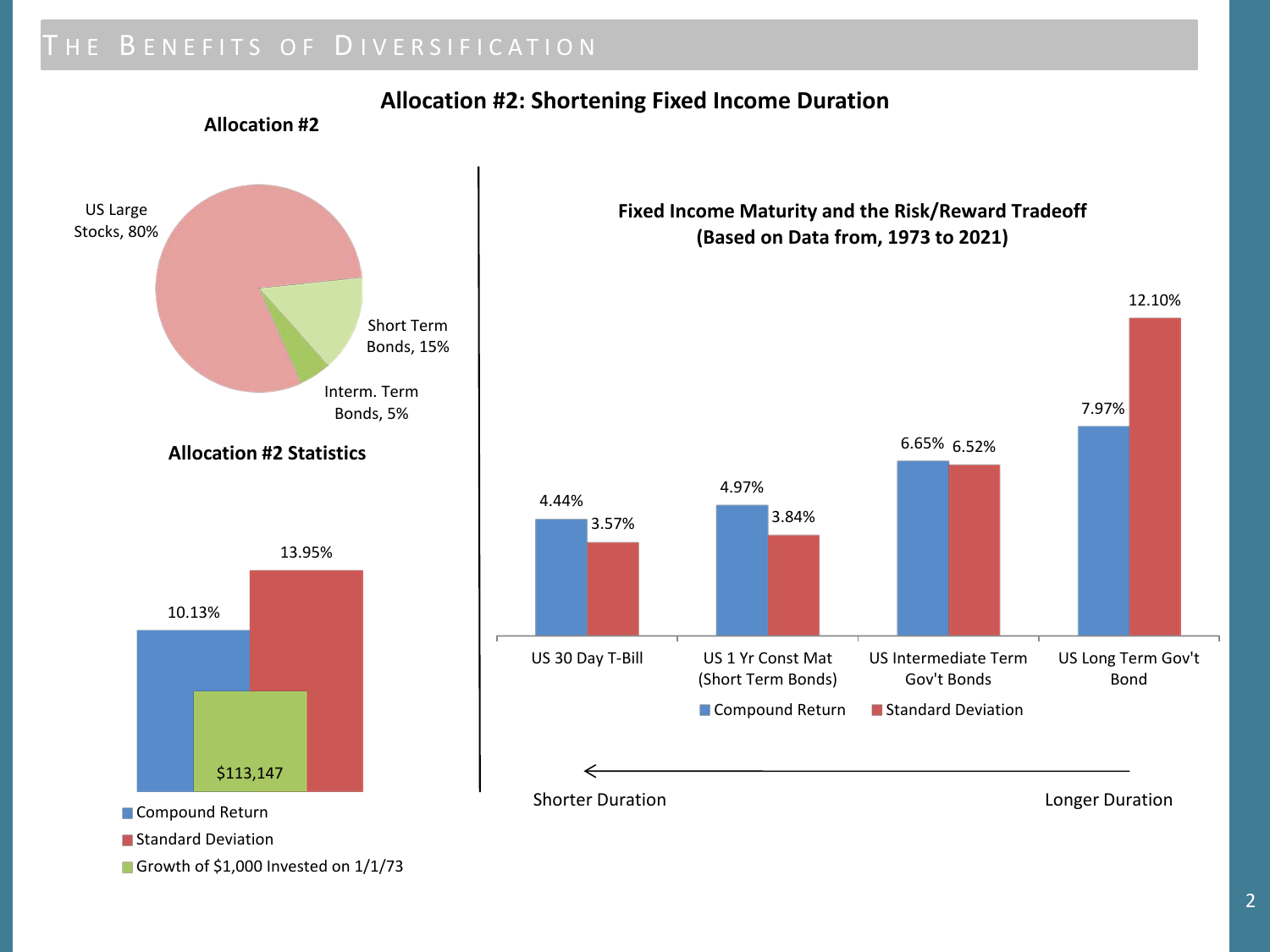

#### **Allocation #3: Adding International Stocks**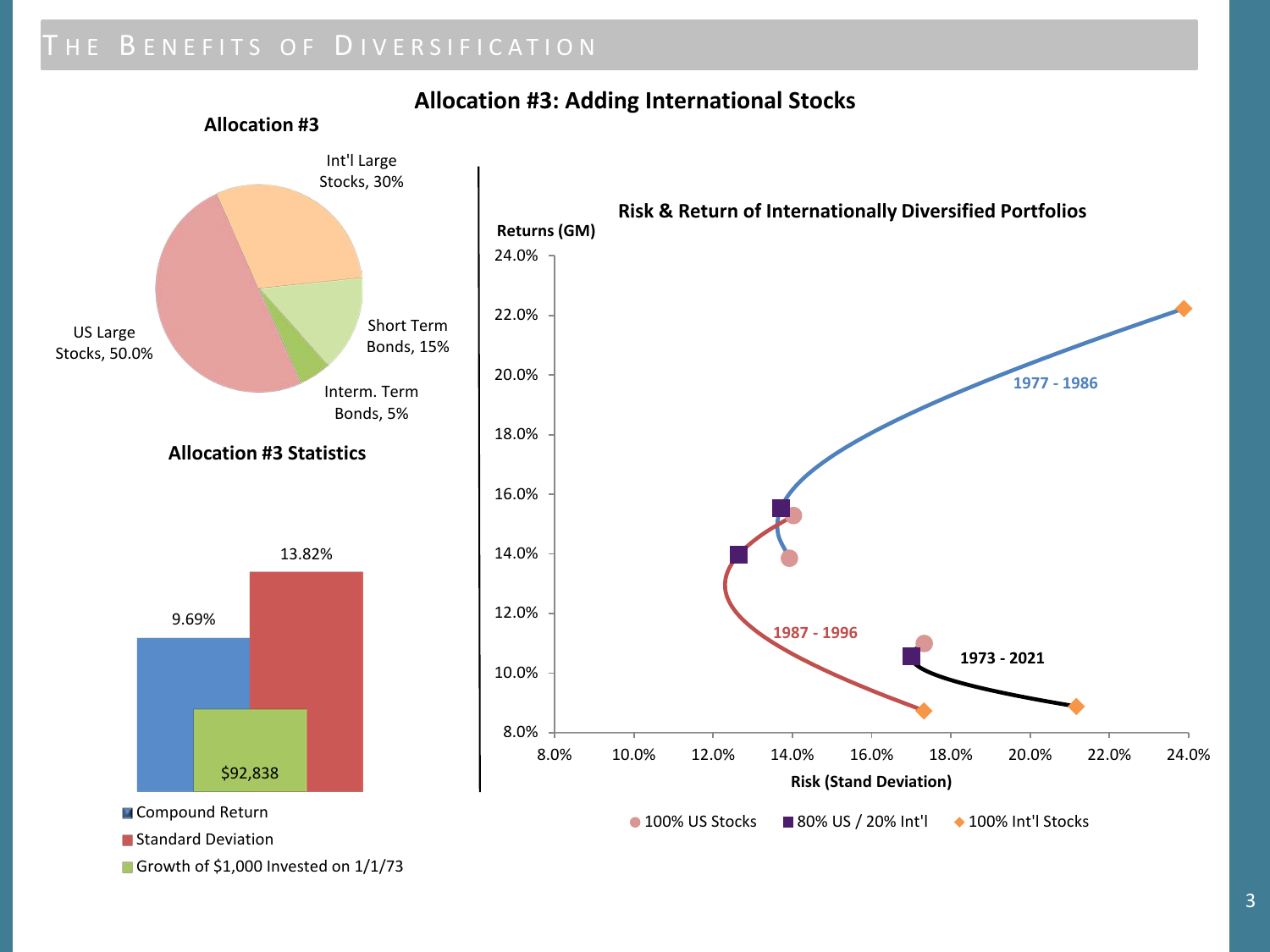

### **Allocation #4: Using the Small Company Effect**

Growth of \$1,000 Invested on 1/1/73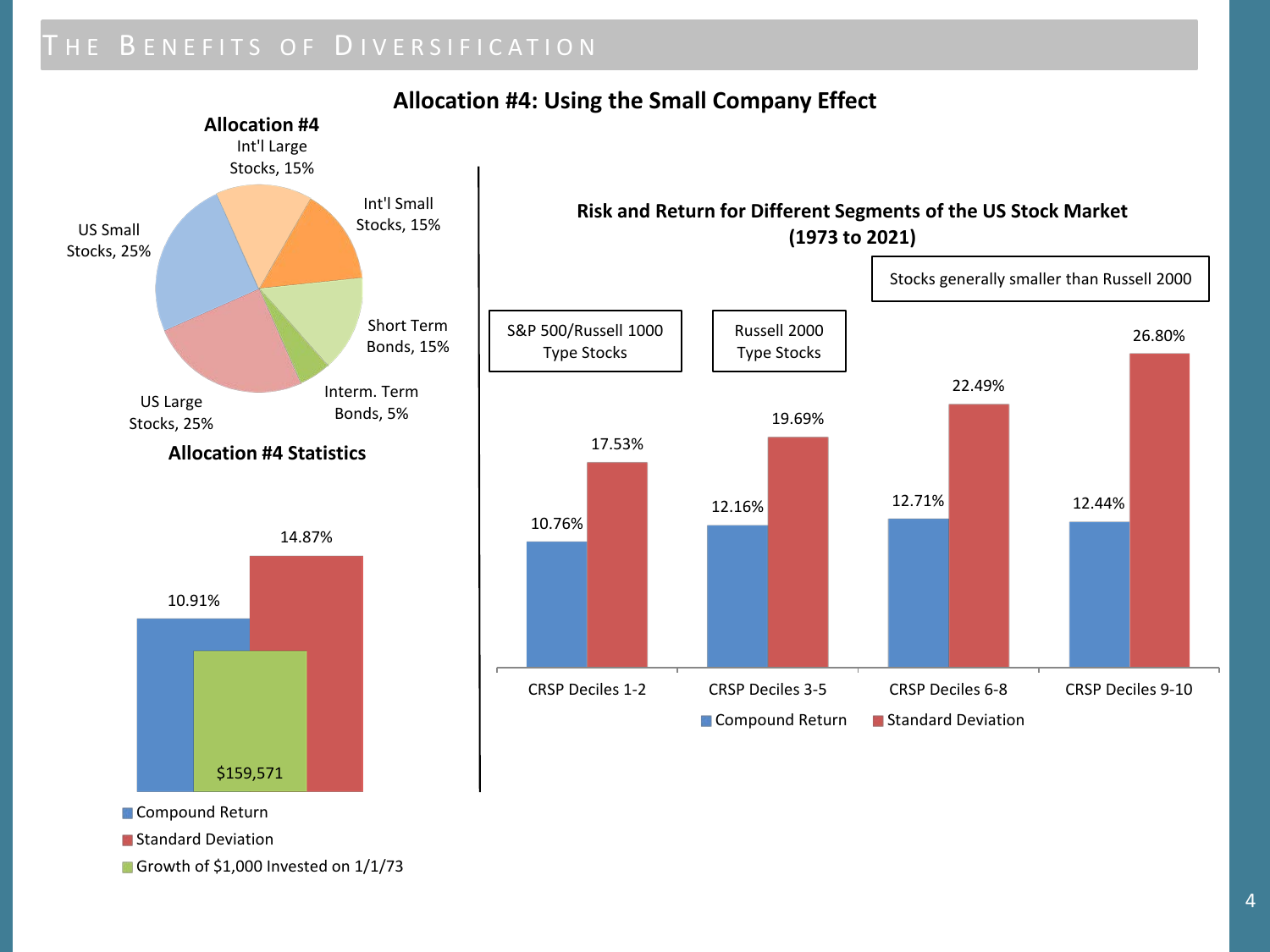

#### **Allocation #5: Exploiting the Value Effect**

Growth of \$1,000 Invested on  $1/1/73$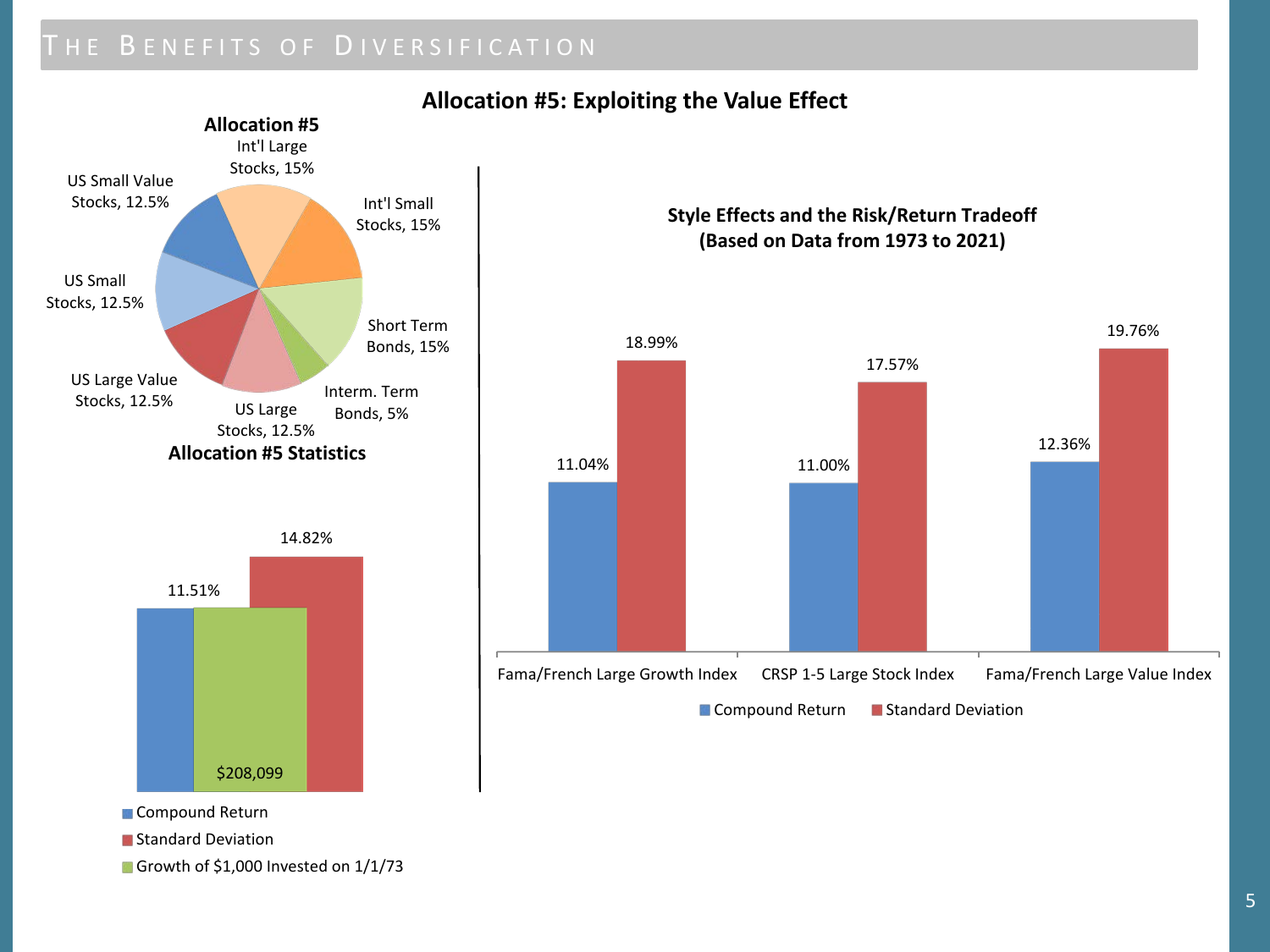

#### **Summary of the Asset Allocation for the Five Diversification Strategies**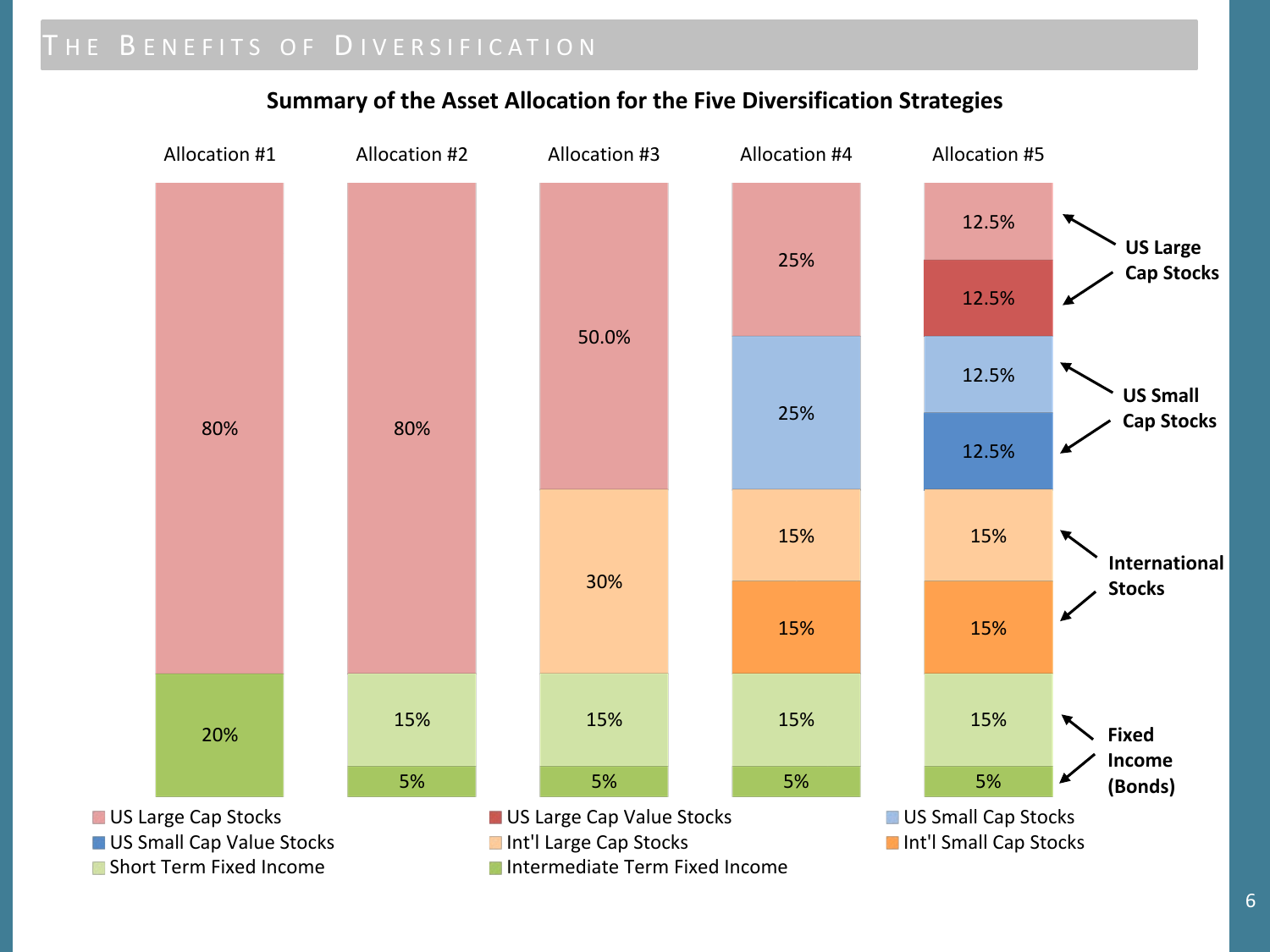### **Impact of the Five Strategies for an 80/20 Portfolio: (1973 - 2021)**

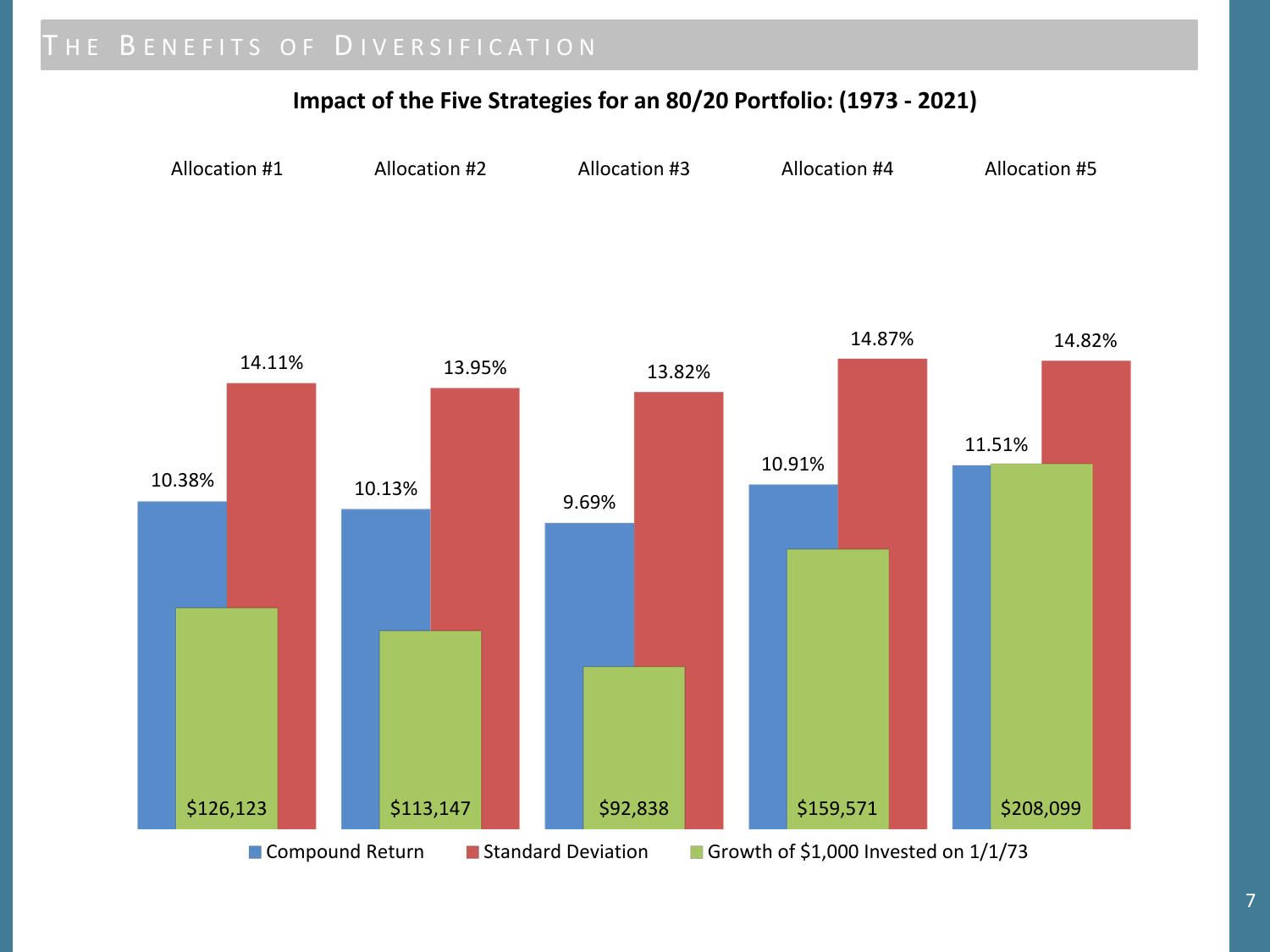| Returns for Rolling 10 Year Periods |              |             |              |             |  |  |  |
|-------------------------------------|--------------|-------------|--------------|-------------|--|--|--|
| (Period from 1982 through 2021)     |              |             |              |             |  |  |  |
| 10-Year                             | Large Cap    | Large Cap   | Small Cap    | Small Cap   |  |  |  |
| Ending                              | Growth Index | Value Index | Growth Index | Value Index |  |  |  |
| 1982                                | 4.08%        | 13.67%      | 10.87%       | 20.37%      |  |  |  |
| 1983                                | 8.19%        | 16.94%      | 19.89%       | 29.29%      |  |  |  |
| 1984                                | 11.94%       | 21.92%      | 22.79%       | 33.07%      |  |  |  |
| 1985                                | 11.79%       | 19.88%      | 20.09%       | 30.77%      |  |  |  |
| 1986                                | 11.54%       | 17.85%      | 16.54%       | 26.47%      |  |  |  |
| 1987                                | 13.44%       | 17.45%      | 12.94%       | 22.98%      |  |  |  |
| 1988                                | 14.02%       | 19.78%      | 12.62%       | 23.83%      |  |  |  |
| 1989                                | 15.86%       | 20.48%      | 10.07%       | 21.55%      |  |  |  |
| 1990                                | 12.51%       | 16.99%      | 3.35%        | 15.97%      |  |  |  |
| 1991                                | 17.53%       | 18.28%      | 9.14%        | 18.06%      |  |  |  |
| 1992                                | 15.94%       | 17.96%      | 7.71%        | 17.60%      |  |  |  |
| 1993                                | 14.46%       | 17.47%      | 6.85%        | 15.77%      |  |  |  |
| 1994                                | 14.78%       | 14.89%      | 7.72%        | 14.95%      |  |  |  |
| 1995                                | 15.18%       | 15.84%      | 7.73%        | 15.00%      |  |  |  |
| 1996                                | 15.93%       | 15.77%      | 8.54%        | 15.93%      |  |  |  |
| 1997                                | 18.34%       | 19.61%      | 10.99%       | 20.74%      |  |  |  |
| 1998                                | 20.90%       | 19.24%      | 9.21%        | 17.19%      |  |  |  |
| 1999                                | 20.10%       | 16.37%      | 11.53%       | 16.38%      |  |  |  |
| 2000                                | 18.27%       | 19.88%      | 10.64%       | 22.23%      |  |  |  |
| 2001                                | 12.33%       | 17.21%      | 6.07%        | 20.66%      |  |  |  |
| 2002                                | 8.74%        | 10.52%      | 1.62%        | 15.96%      |  |  |  |
| 2003                                | 11.28%       | 11.03%      | 5.07%        | 18.97%      |  |  |  |
| 2004                                | 11.90%       | 13.83%      | 7.35%        | 21.09%      |  |  |  |
| 2005                                | 8.91%        | 11.09%      | 4.63%        | 18.62%      |  |  |  |
| 2006                                | 7.85%        | 11.36%      | 4.49%        | 18.63%      |  |  |  |
| 2007                                | 6.14%        | 8.01%       | 4.19%        | 13.36%      |  |  |  |
| 2008                                | $-1.50%$     | 0.66%       | $-0.78%$     | 9.26%       |  |  |  |
| 2009                                | $-1.18%$     | 2.25%       | $-1.45%$     | 11.32%      |  |  |  |
| 2010                                | 1.70%        | 1.44%       | 4.07%        | 11.52%      |  |  |  |
| 2011                                | 3.72%        | 0.21%       | 3.37%        | 8.21%       |  |  |  |
| 2012                                | 7.99%        | 6.72%       | 8.92%        | 11.25%      |  |  |  |
| 2013                                | 8.56%        | 7.70%       | 8.28%        | 9.66%       |  |  |  |
| 2014                                | 9.11%        | 6.97%       | 7.28%        | 8.08%       |  |  |  |
| 2015                                | 9.14%        | 4.90%       | 6.96%        | 6.06%       |  |  |  |
| 2016                                | 8.91%        | 5.09%       | 6.86%        | 7.05%       |  |  |  |
| 2017                                | 10.50%       | 6.88%       | 8.73%        | 9.31%       |  |  |  |
| 2018                                | 15.16%       | 10.71%      | 13.50%       | 12.23%      |  |  |  |
| 2019                                | 15.37%       | 11.36%      | 12.96%       | 10.69%      |  |  |  |
| 2020                                | 17.30%       | 10.13%      | 15.24%       | 8.47%       |  |  |  |
| 2021                                | 19.53%       | 14.85%      | 16.20%       | 13.39%      |  |  |  |



**(58 Year Period from 1964 through 2021)**

|                                      | Large Cap           | Large Cap | <b>Small Cap</b>         | <b>Small Cap</b> |
|--------------------------------------|---------------------|-----------|--------------------------|------------------|
|                                      | <b>Growth Index</b> |           | Value Index Growth Index | Value Index      |
| Compound Return                      | 10.82%              | 12.26%    | 9.20%                    | 15.71%           |
| <b>Standard Deviation</b>            | 18.20%              | 19.15%    | 27.32%                   | 23.72%           |
| Growth of \$1,000 Invested on 1/1/73 | \$386,461           | \$820.232 | \$164,612                | \$4,737,577      |

← Red indicates a 10 year period of relative underperformance by value stocks, not necessarily a negative return.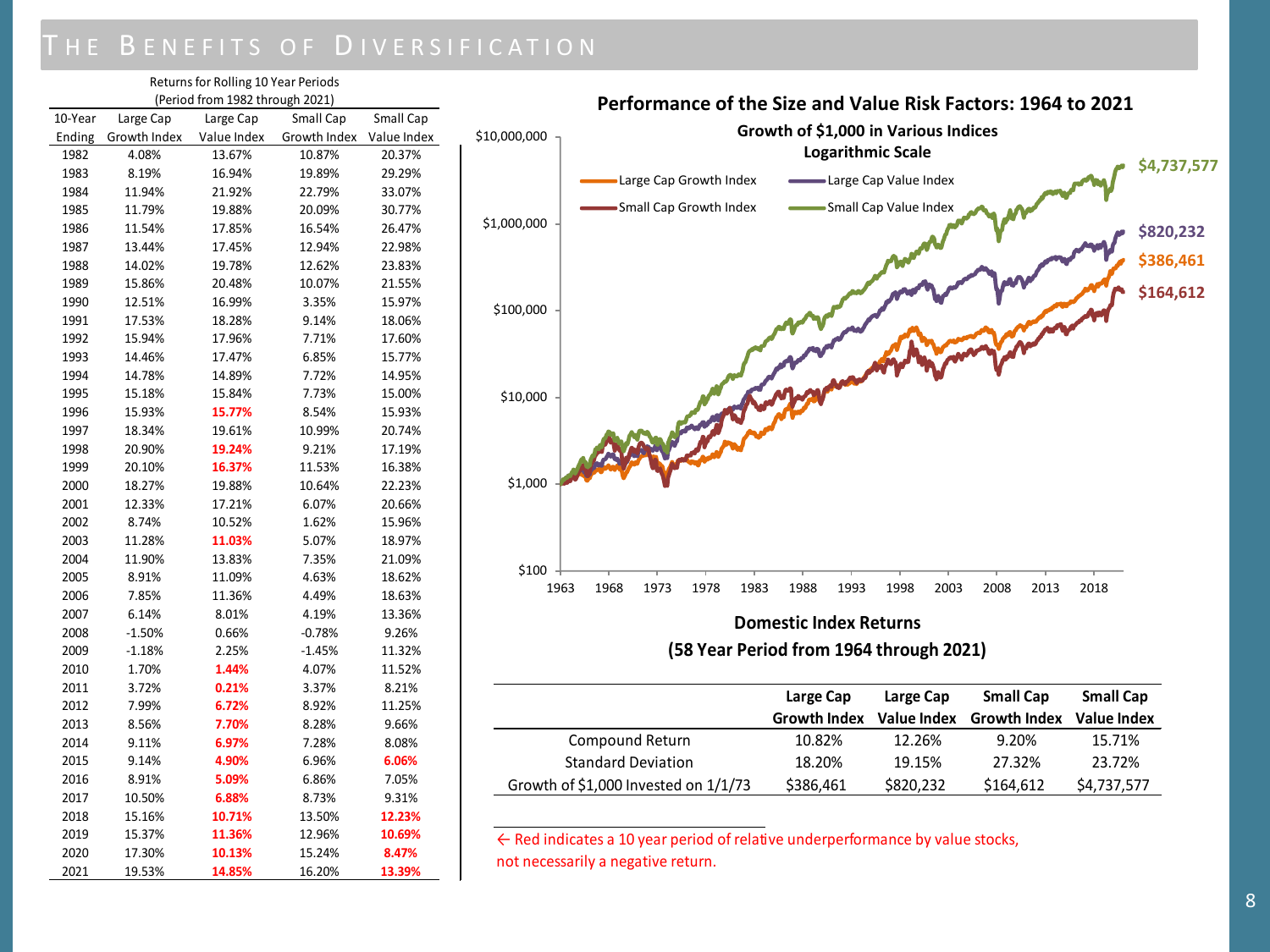### **The Market Premium**

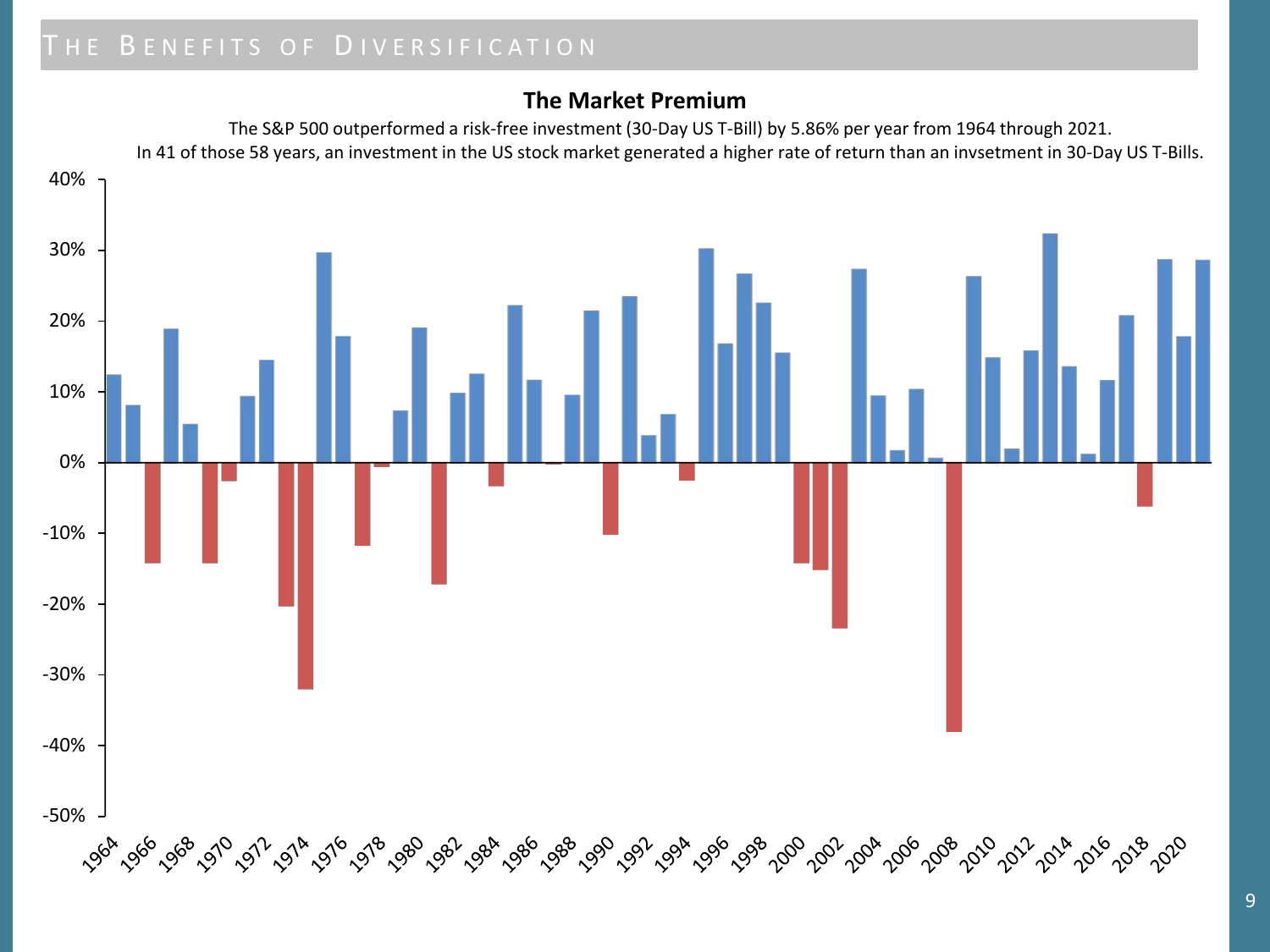### **The Size Premium**

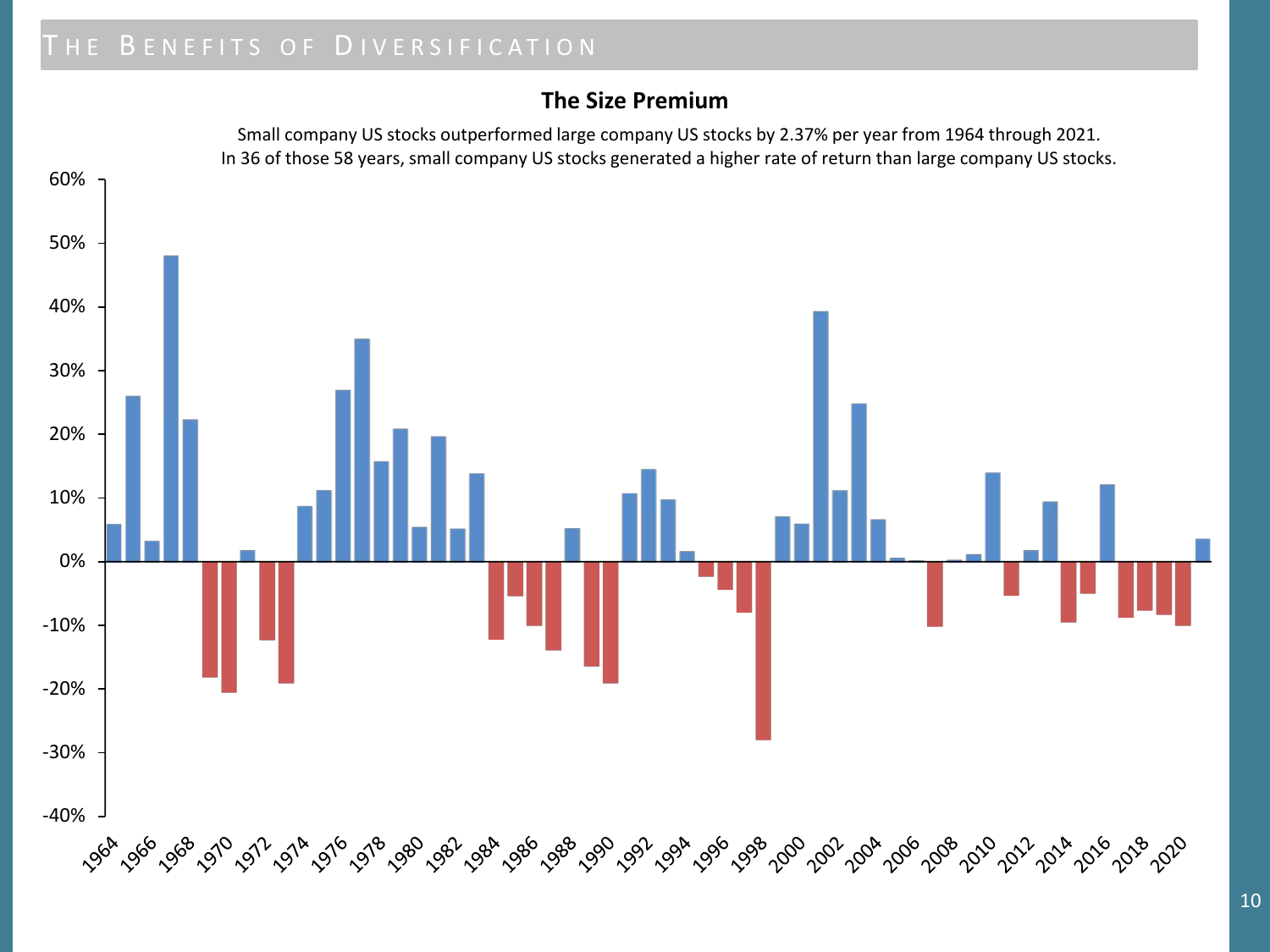### **The Value Premium**

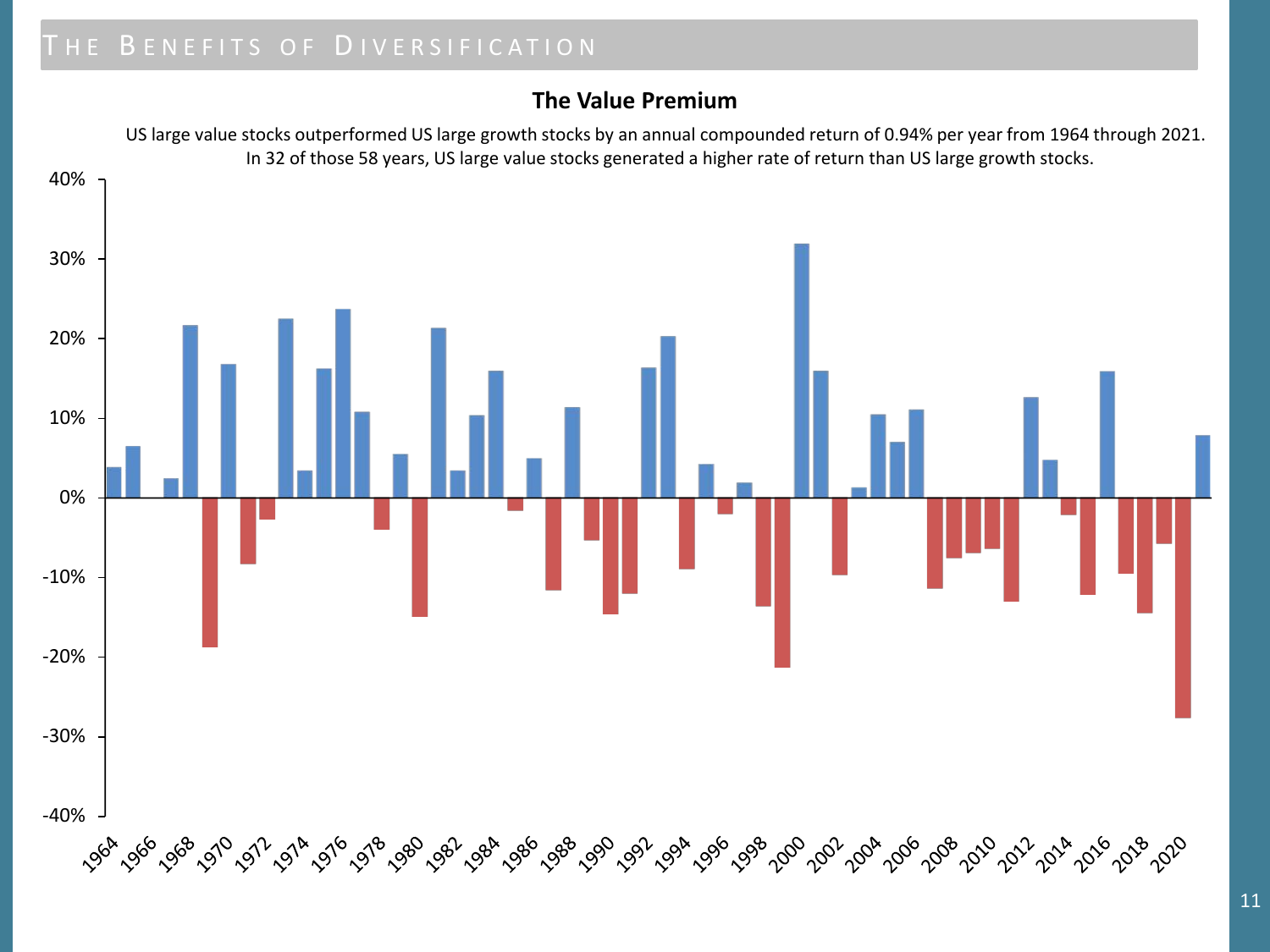### **International Stocks vs US Stocks**

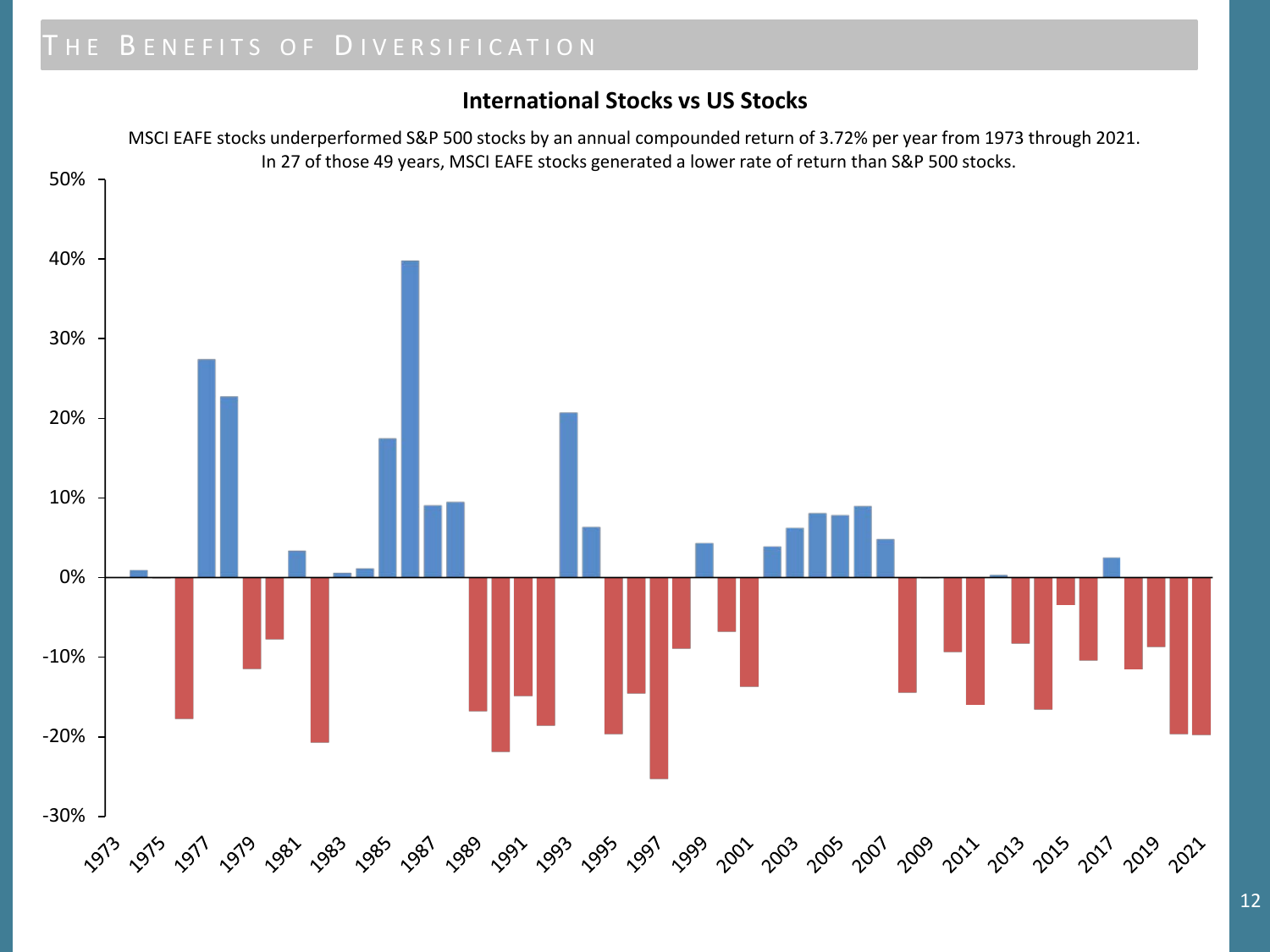# THE RISK/RETURN CONTINUUM

### Data Sources

| <b>Asset Class</b>                       | <b>Data Source</b>                                                                                                     |  |  |
|------------------------------------------|------------------------------------------------------------------------------------------------------------------------|--|--|
| <b>S&amp;P 500 Index</b>                 | S&P 500 Index total return index                                                                                       |  |  |
| <b>US Large Cap Value Stocks</b>         | Fama-French US Large Value Index                                                                                       |  |  |
| <b>US Small Cap Stocks</b>               | Center for Research in Security Prices (CRSP) 6-8 Index                                                                |  |  |
| <b>US Small Cap Value Stocks</b>         | Fama-French US Small Cap Value Index                                                                                   |  |  |
| <b>International Large Cap Stocks</b>    | MSCI EAFE (Europe, Australasia & Far East) Index                                                                       |  |  |
| <b>International Small Cap Stocks</b>    | DFA (Dimensional Fund Advisors) International Small Company Index                                                      |  |  |
| <b>BarCap Gov't/Corp Bond Index</b>      | Bloomberg Barclays Government/Corporate Bond Index. Barclays Capital Indices were formerly Lehman Brothers<br>Indices. |  |  |
| <b>One Year Fixed Income</b>             | One Year Constant Maturity US T-Bills                                                                                  |  |  |
| <b>Intermediate Term Fixed</b><br>Income | Bloomberg Barclays Intermediate Term Government/Corporate Bond Index                                                   |  |  |